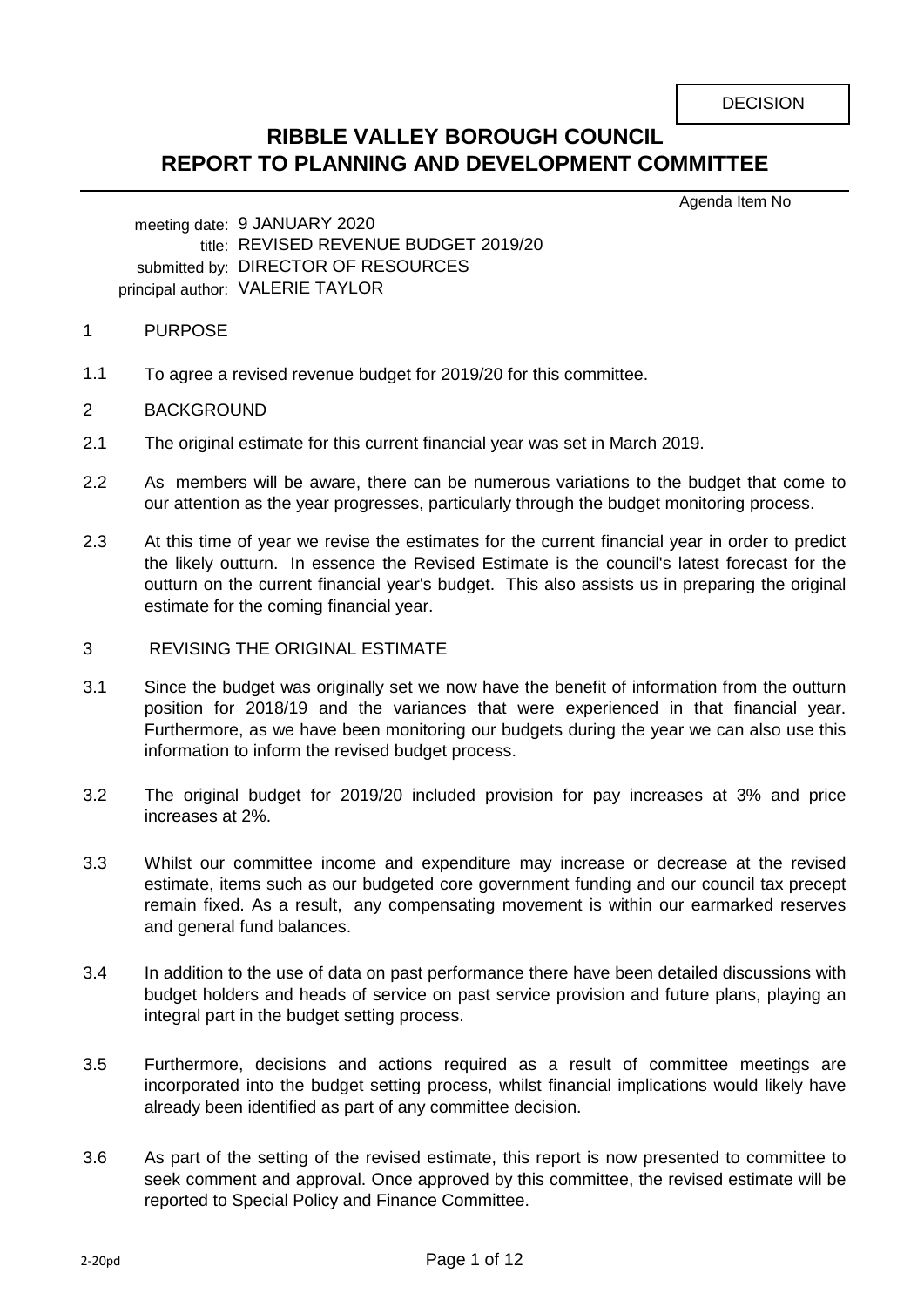3.7 The proposed revised estimate for this committee is now presented in the following section, with details of the movements that affect this revision being detailed at Annex 1. There are also details of the current actual position as at the end of November against the profiled Original Estimate and alongside the proposed Revised Estimate at Annex 2.

#### 4 PROPOSED REVISED REVENUE BUDGET 2019/20

4.1 A comparison between the original and revised budgets for each cost centre is shown below, together with the associated movements in earmarked reserves.

| <b>Cost Centre and</b><br><b>Description</b>                    | <b>Original</b><br><b>Estimate</b><br>2019/20 | <b>Movement in Movement</b><br><b>Expenditure</b> | in Income | <b>Movement</b><br>in Support<br><b>Services</b> | <b>Movement</b><br>in Capital<br><b>Charges</b> | <b>Revised</b><br><b>Estimate</b><br>2019/20 |
|-----------------------------------------------------------------|-----------------------------------------------|---------------------------------------------------|-----------|--------------------------------------------------|-------------------------------------------------|----------------------------------------------|
| AONBS: Area of<br><b>Outstanding Natural Beauty</b>             | 15,530                                        | $-140$                                            |           | 340                                              |                                                 | 15,730                                       |
| <b>BCFEE: Building Control</b><br>Fee Earning                   | 15,290                                        | 18,460                                            | 4,760     | 3,010                                            |                                                 | 41,520                                       |
| <b>BCNON: Building Control</b><br>Non Fee Earning               | 70,250                                        | $-1,390$                                          | $-260$    | 1,320                                            |                                                 | 69,920                                       |
| <b>BCSAP: Building Control</b><br><b>SAP Fees</b>               | $-410$                                        | $-890$                                            | 1,300     |                                                  |                                                 | 0                                            |
| CINTR: Clitheroe Integrated<br><b>Transport Scheme</b>          | 7,250                                         |                                                   |           | 50                                               |                                                 | 7,300                                        |
| <b>CONSV: Conservation</b><br>Areas                             | 8,400                                         |                                                   |           | 430                                              |                                                 | 8,830                                        |
| <b>CORES: Core Strategy</b>                                     | 20,000                                        |                                                   |           |                                                  |                                                 | 20,000                                       |
| <b>COUNT: Countryside</b><br>Management                         | 51,990                                        |                                                   |           | 1,260                                            |                                                 | 53,250                                       |
| ECPLA: Economic<br>Development and Planning<br>Dept             | 0                                             | $-51,690$                                         | $-1,900$  | 53,590                                           |                                                 | 0                                            |
| LDEVE: Housing and<br><b>Economic Development</b><br><b>DPD</b> | 120,780                                       | 64,180                                            |           | $-320$                                           |                                                 | 184,640                                      |
| PENDU: Pendle Hill User<br>Group                                | 0                                             | 42,240                                            |           |                                                  |                                                 | 42,240                                       |
| PLANG: Planning Control &<br>Enforcement                        | $-11,790$                                     | 30,050                                            | 23,920    | $-22,060$                                        | $-5,280$                                        | 14,840                                       |
| <b>PLANP: Planning Policy</b>                                   | 106,700                                       | 2,630                                             |           | $-8,680$                                         |                                                 | 100,650                                      |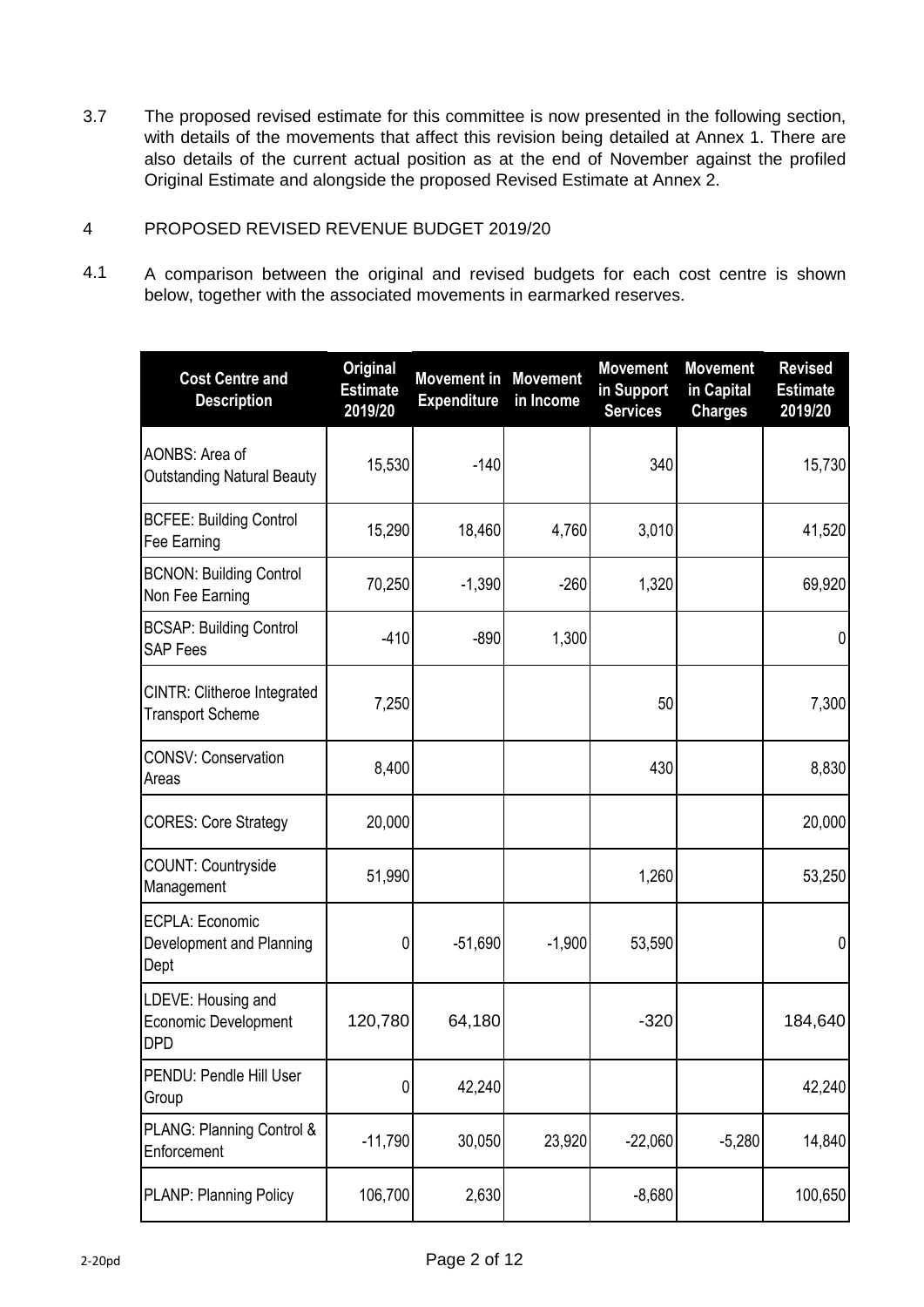| <b>Cost Centre and</b><br><b>Description</b>                       | <b>Original</b><br><b>Estimate</b><br>2019/20 | <b>Movement in Movement</b><br><b>Expenditure</b> | in Income | <b>Movement</b><br>in Support<br><b>Services</b> | <b>Movement</b><br>in Capital<br><b>Charges</b> | <b>Revised</b><br><b>Estimate</b><br>2019/20 |
|--------------------------------------------------------------------|-----------------------------------------------|---------------------------------------------------|-----------|--------------------------------------------------|-------------------------------------------------|----------------------------------------------|
| PLSUB: Grants &<br>Subscriptions - Planning                        | 8,040                                         | 2,340                                             |           |                                                  |                                                 | 10,380                                       |
| <b>Grand Total</b>                                                 | 412,030                                       | 105,790                                           | 27,820    | 28,940                                           | $-5,280$                                        | 569,300                                      |
| <b>Associated Movements in</b><br><b>Earmarked Reserves</b>        |                                               |                                                   |           |                                                  |                                                 |                                              |
| PLBAL/H336:<br><b>Planning Reserve (Core</b><br>Strategy)          | $\overline{0}$                                | $-20,000$                                         | 0         | 0                                                | $\overline{0}$                                  | $-20,000$                                    |
| PLBAL/H336:<br><b>Planning Reserve (Local</b><br>Development Plan) | $-11,200$                                     | $-20,670$                                         | 0         | 0                                                | 0                                               | $-31,870$                                    |
| PLBAL/H336:<br>Planning Reserve (Planning)                         | 0                                             | $-37,730$                                         | 0         | 0                                                | 0                                               | $-37,730$                                    |
| PLBAL/H234<br><b>Building Regulation Reserve</b>                   | $-15,290$                                     | $-18,460$                                         | $-4,760$  | $-3,010$                                         | 0                                               | $-41,520$                                    |
| PLBAL/H273:<br>Pendle Hill User Reserve                            | 0                                             | $-22,240$                                         | 0         | 0                                                | 0                                               | $-22,240$                                    |
| PLBAL/H296:<br>Pendle Hill Landscape<br>Partnership                | $\overline{0}$                                | $-20,000$                                         | 0         | 0                                                | $\overline{0}$                                  | $-20,000$                                    |
| <b>Net After Movement in</b><br><b>Earmarked Reserve</b>           | 385,540                                       | $-33,310$                                         | 23,060    | 25,930                                           | $-5,280$                                        | 395,940                                      |

4.2 The difference between the revised and original estimate is an increase in net expenditure of £157,270 or an increase in net expenditure of £10,400 after allowing for movements in earmarked reserves.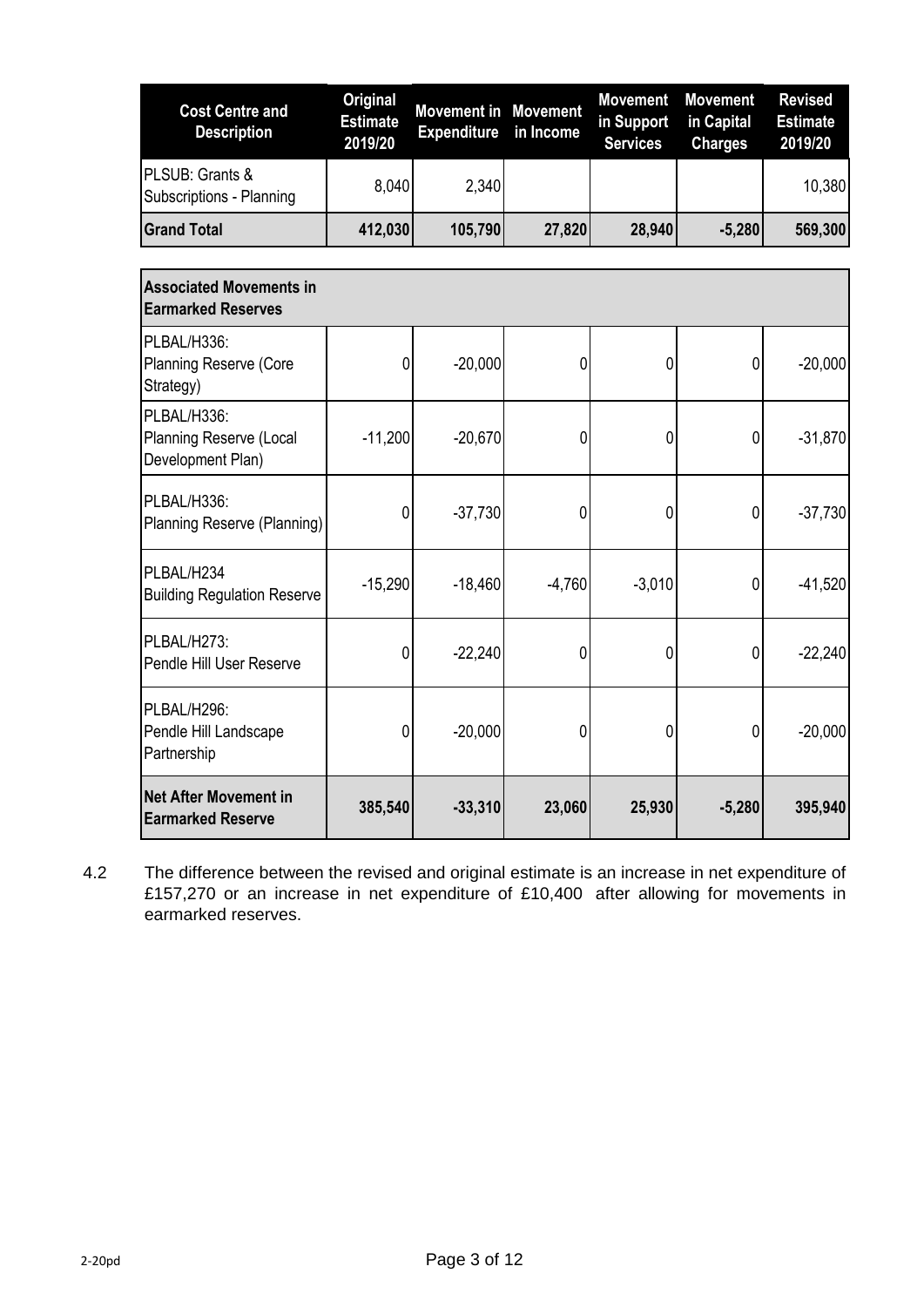#### 5 KEY MOVEMENTS FROM ORIGINAL ESTIMATE TO REVISED ESTIMATE

5.1 Within the proposed Revised Estimate there are a number of substantial movements, and these are summarised in the table below. A more detailed analysis of the movements is provided at Annex 1.

| <b>Description</b>                                                                                                                                                                                                                                                                                                                                                                                                                                                                                                                                                                                                                 | <b>Variance Original</b><br>Estimate 2019/20 to<br><b>DRAFT Revised</b><br><b>Estimate 2019/20</b> |
|------------------------------------------------------------------------------------------------------------------------------------------------------------------------------------------------------------------------------------------------------------------------------------------------------------------------------------------------------------------------------------------------------------------------------------------------------------------------------------------------------------------------------------------------------------------------------------------------------------------------------------|----------------------------------------------------------------------------------------------------|
| <b>BCFEE: Building Control Fee Earning Account</b><br>It has been necessary to engage an external consultant within the<br>building control section to undertake fee earning activities during a<br>period of recruitment and the subsequent training of a new employee.<br>Whilst the arrangement is subject to ongoing review it is expected<br>that the consultancy service will continue to be utilised on a casual<br>basis for the remainder of the financial year.<br>The service is forecast to make an overall net loss, which will be met                                                                                | 20,050                                                                                             |
| from the Building Control earmarked reserve. Corporate<br>Management Team will be looking further at the deficit position on<br>the service over coming months.                                                                                                                                                                                                                                                                                                                                                                                                                                                                    |                                                                                                    |
| <b>PENDU: Pendle Hill User Group</b><br>The council holds two reserves to set aside donations received to<br>fund expenditure on the maintenance/ upkeep of Pendle Hill.<br>Following authorisation from the Pendle Hill User Group and<br>confirmation of current year planned expenditure, funds are set to be<br>released as a contribution towards the Pendle Hill Landscape<br>Partnership project in the current financial year.                                                                                                                                                                                             | 42,240                                                                                             |
| <b>PLANG: Planning Control &amp; Enforcement</b><br>Spend on consultants in respect of planning appeals year to date is<br>higher than that estimated. Increases in expenditure over the original<br>estimate are generally funded from the planning earmarked reserve.                                                                                                                                                                                                                                                                                                                                                            | 37,730                                                                                             |
| <b>PLANG: Planning Control &amp; Enforcement</b><br>Estimates for income from planning applications and pre-application<br>advice have been reduced at revised estimate by £12k and £11k<br>respectively. Estimated planning application fee outturn for this year<br>has been informed by prior full-year averages and represents a 1.8%<br>reduction on the original estimate. Pre-application advice at the date<br>of review was falling below target income, with the reduction at<br>revised estimate being offset by vacancy savings elsewhere following<br>a prolonged vacancy in the pre-application advice officer post. | 23,430                                                                                             |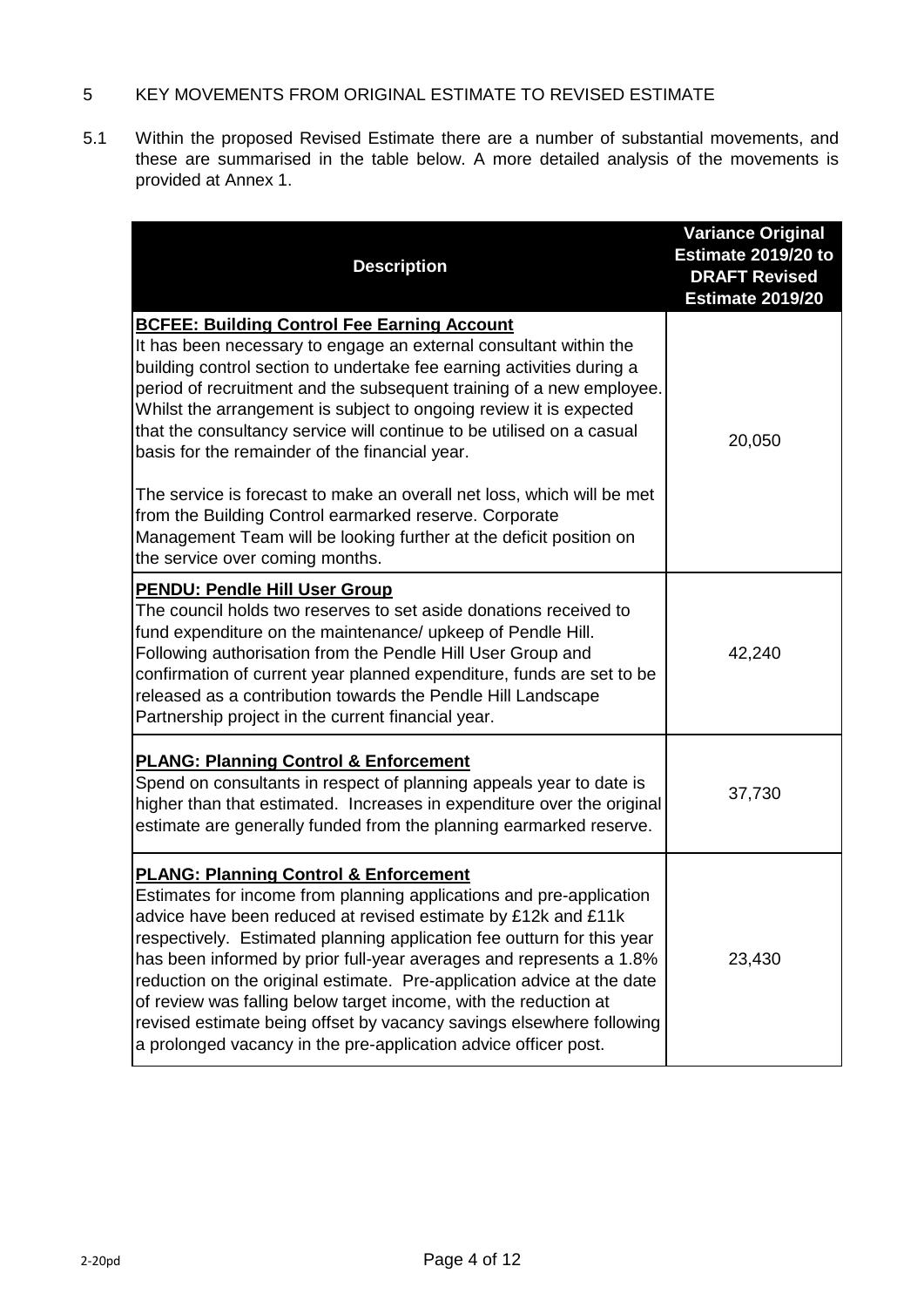| <b>Description</b>                                                                                                                                                                                                                                        | <b>Variance Original</b><br>Estimate 2019/20 to<br><b>DRAFT Revised</b><br><b>Estimate 2019/20</b> |
|-----------------------------------------------------------------------------------------------------------------------------------------------------------------------------------------------------------------------------------------------------------|----------------------------------------------------------------------------------------------------|
| <b>LDEVE: Local Development Plan</b><br>Cost of Inspector fees for the Local Development Plan Examination in<br>Public (£73,510) offset by net savings on other local development<br>plan expenditure.                                                    | 64,180                                                                                             |
| As approved by P&F Committee in November 2019 £30k of the<br>expenditure on inspector fees will be met from local development<br>plan funds previously set aside in the planning earmarked reserve,<br>leaving £43k to be met from general fund balances. |                                                                                                    |

#### 6 **CONCLUSION**

6.1 The difference between the revised and original estimate is an increase in net expenditure of £10,400 after allowing for transfers to and from earmarked reserves.

#### 7 RISK ASSESSMENT

- 7.1 The approval of this report may have the following implications
	- Resources: approval of the revised estimate would see an increase in net expenditure of £10,400 after allowing for transfers to and from earmarked reserves.
	- Technical, Environmental and Legal: none identified
	- Political: none identified
	- Reputation: sound financial planning safeguards the reputation of the Council
	- Equality and Diversity Equality and diversity issues are considered in the provision of all Council services.

#### 8 RECOMMENDED THAT COMMITTEE

8.1 Agree the revenue revised estimate for 2019/20.

## SENIOR ACCOUNTANT **EXECUTE:** DIRECTOR OF RESOURCES

PD2-20/VT/AC

For further background information please ask for Valerie Taylor

BACKGROUND PAPERS - None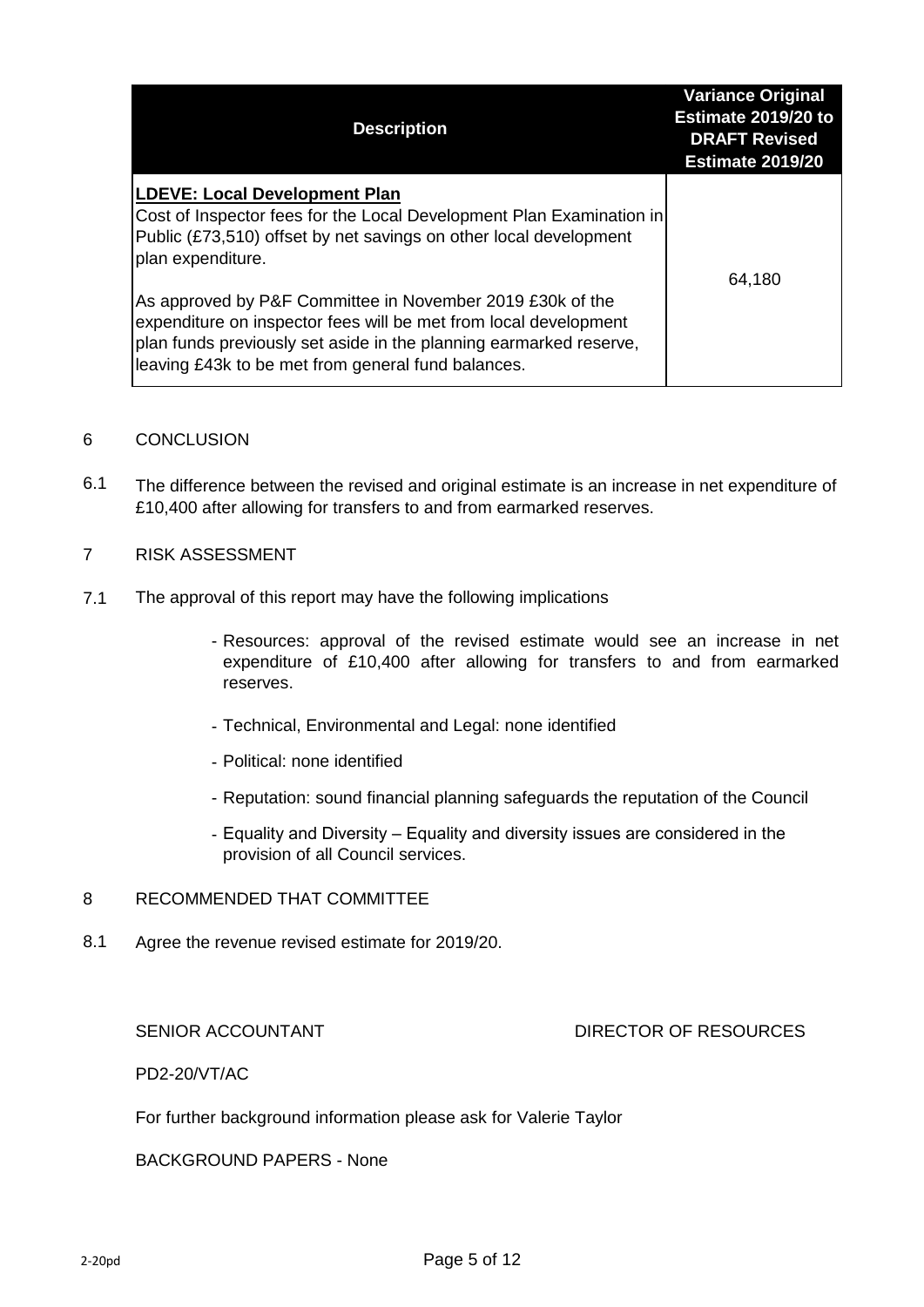|                                                                                                                                                                                                                         | <b>MOVEMENT IN</b><br><b>EXPENDITURE</b><br>£ | <b>MOVEMENT IN</b><br><b>INCOME</b><br>£ | <b>MOVEMENT IN</b><br><b>SUPPORT</b><br><b>SERVICES</b><br>£ | <b>MOVEMENT IN</b><br><b>CAPITAL</b><br>£ | <b>TOTAL</b><br><b>MOVEMENT</b><br>£ |
|-------------------------------------------------------------------------------------------------------------------------------------------------------------------------------------------------------------------------|-----------------------------------------------|------------------------------------------|--------------------------------------------------------------|-------------------------------------------|--------------------------------------|
| <b>AONBS: Area of Outstanding Natural Beauty</b>                                                                                                                                                                        |                                               |                                          |                                                              |                                           |                                      |
| There has been a small adjustment to the budget for our<br>contribution to the AONB Organisation, in order to match<br>that which is requested annually. There has also been a<br>small adjustment to support services. | $-140$                                        |                                          | 340                                                          |                                           |                                      |
| <b>Total Area of Outstanding Natural Beauty</b>                                                                                                                                                                         |                                               |                                          |                                                              |                                           | 200                                  |
| <b>BCSAP: Building Control SAP Fees</b><br>SAP surveys are no longer being undertaken by the<br>Building Control section resulting in a net reduction to<br>income of £410 at revised estimate.                         | $-890$                                        | 1,300                                    |                                                              |                                           |                                      |
| <b>Total Building Control SAP Fees</b>                                                                                                                                                                                  |                                               |                                          |                                                              |                                           | 410                                  |
| <b>BCFEE: Building Control Fee Earning Account</b>                                                                                                                                                                      |                                               |                                          |                                                              |                                           |                                      |
| It has been necessary to engage an external consultant<br>within the building control section to undertake fee earning<br>activities during a period of recruitment and subsequent<br>training of a new employee.       | 20,050                                        |                                          |                                                              |                                           |                                      |
| Reduction in car allowance costs resulting from reduced<br>mileage claims.                                                                                                                                              | $-970$                                        |                                          |                                                              |                                           |                                      |
| Net increase in support service costs due to changes in<br>cost allocations from the ICT, Chief Executives, Resources<br>and Economic Development & Planning Departments.                                               |                                               |                                          | 3,010                                                        |                                           |                                      |
| Income to date is lower than estimated for 2019/20. The<br>income estimate is based on actual income received at the<br>date of review plus an estimate for the remainder of the<br>year based on prior year averages.  |                                               | 4,760                                    |                                                              |                                           |                                      |
| <b>Total Building Control Fee Earning A/c</b>                                                                                                                                                                           |                                               |                                          |                                                              |                                           | 26,850                               |
| <b>BCNON: Building Control Non Fee Earning Account</b>                                                                                                                                                                  |                                               |                                          |                                                              |                                           |                                      |
| Reduction in car allowance costs resulting from reduced<br>mileage claims.                                                                                                                                              | $-1,350$                                      |                                          |                                                              |                                           |                                      |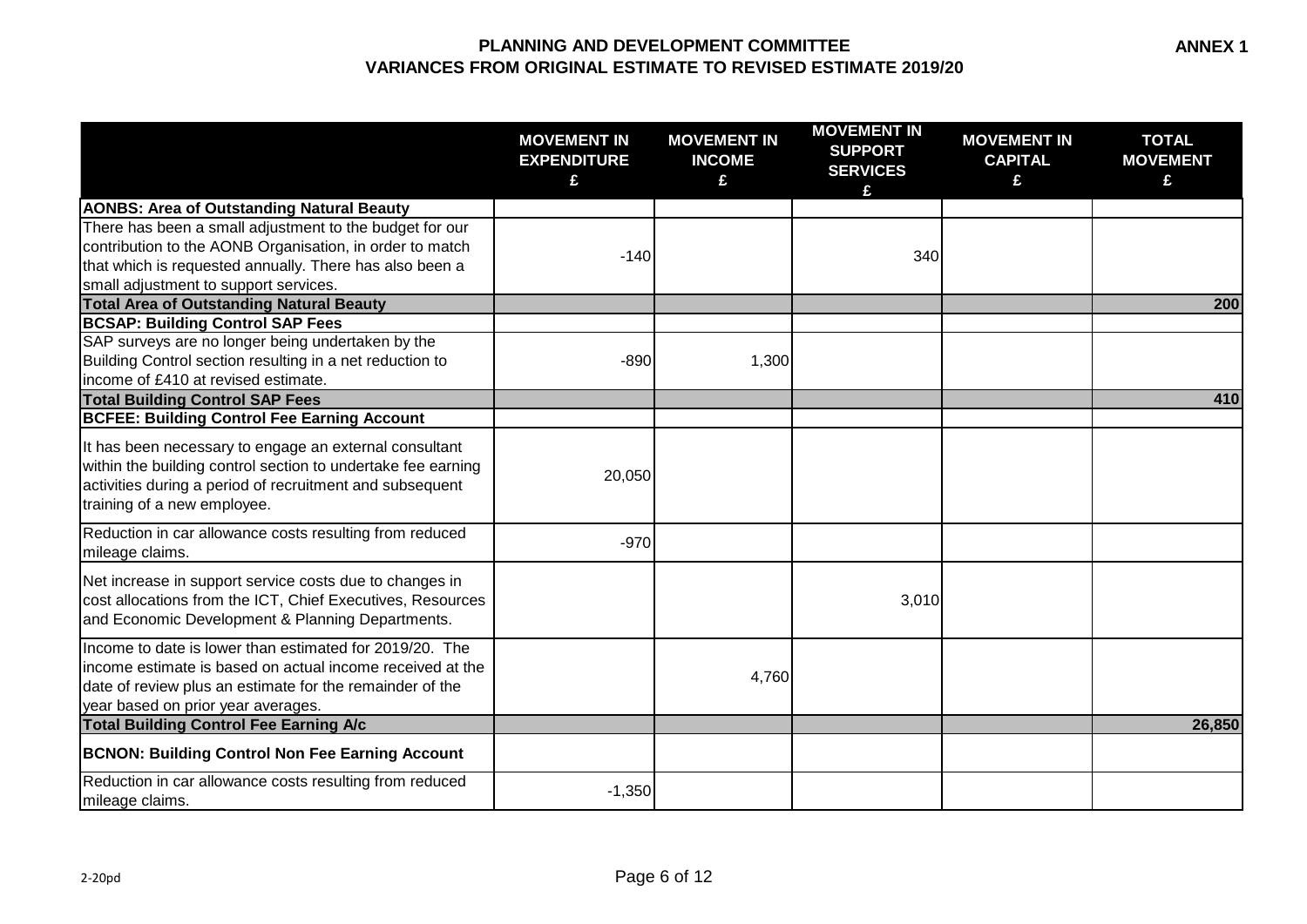|                                                                                                                                                                                                 | <b>MOVEMENT IN</b><br><b>EXPENDITURE</b><br>£ | <b>MOVEMENT IN</b><br><b>INCOME</b><br>£ | <b>MOVEMENT IN</b><br><b>SUPPORT</b><br><b>SERVICES</b><br>£ | <b>MOVEMENT IN</b><br><b>CAPITAL</b><br>£ | <b>TOTAL</b><br><b>MOVEMENT</b><br>£ |
|-------------------------------------------------------------------------------------------------------------------------------------------------------------------------------------------------|-----------------------------------------------|------------------------------------------|--------------------------------------------------------------|-------------------------------------------|--------------------------------------|
| Net increase in support service costs due to changes in                                                                                                                                         |                                               |                                          |                                                              |                                           |                                      |
| cost allocations from the ICT, Chief Executives and                                                                                                                                             |                                               |                                          | 1,320                                                        |                                           |                                      |
| <b>Resources Departments.</b>                                                                                                                                                                   |                                               |                                          |                                                              |                                           |                                      |
| Total Building Control Non Fee Earning A/c                                                                                                                                                      |                                               |                                          |                                                              |                                           | $-30$                                |
| <b>COUNT: Countryside Management</b>                                                                                                                                                            |                                               |                                          |                                                              |                                           |                                      |
| Net increase in support service costs due to changes in                                                                                                                                         |                                               |                                          |                                                              |                                           |                                      |
| cost allocations from the Community, Chief Executives,                                                                                                                                          |                                               |                                          | 1,260                                                        |                                           |                                      |
| Resources and Economic Development and Planning                                                                                                                                                 |                                               |                                          |                                                              |                                           |                                      |
| Departments.                                                                                                                                                                                    |                                               |                                          |                                                              |                                           |                                      |
| <b>Total Countryside Management</b>                                                                                                                                                             |                                               |                                          |                                                              |                                           | 1,260                                |
| <b>CONSV: Conservation Areas</b>                                                                                                                                                                |                                               |                                          |                                                              |                                           |                                      |
| There has been a small adjustment to the level of support                                                                                                                                       |                                               |                                          | 430                                                          |                                           |                                      |
| services recharged to this service area.                                                                                                                                                        |                                               |                                          |                                                              |                                           |                                      |
| <b>Total Conservation Areas</b>                                                                                                                                                                 |                                               |                                          |                                                              |                                           | 430                                  |
| <b>ECPLA: Economic Development and Planning Dept</b>                                                                                                                                            |                                               |                                          |                                                              |                                           |                                      |
| Reduction to the salary estimate for the year due to<br>vacancy savings exceeding those built in to the original<br>estimate and also due to the cessation of a temporary<br>increase in hours. | $-33,920$                                     |                                          |                                                              |                                           |                                      |
| Reduction to employer national insurance estimate due to                                                                                                                                        |                                               |                                          |                                                              |                                           |                                      |
| the above.                                                                                                                                                                                      | $-3,910$                                      |                                          |                                                              |                                           |                                      |
| The employer superannuation estimate has been reduced<br>due to the above and also because there has been lower<br>take up of the scheme than allowed for within the original<br>estimate.      | $-15,140$                                     |                                          |                                                              |                                           |                                      |
| Net increase in support service costs due to changes in<br>cost allocations from council premises and the ICT, Chief<br><b>Executives and Resources Departments.</b>                            |                                               |                                          | 14,990                                                       |                                           |                                      |
| A decrease to the net cost of the department overall as a<br>result of the reasons listed above decreases recharges out<br>to other service areas.                                              |                                               |                                          | 38,600                                                       |                                           |                                      |
| <b>Total: Economic Development and Planning</b><br><b>Department</b>                                                                                                                            |                                               |                                          |                                                              |                                           | 620                                  |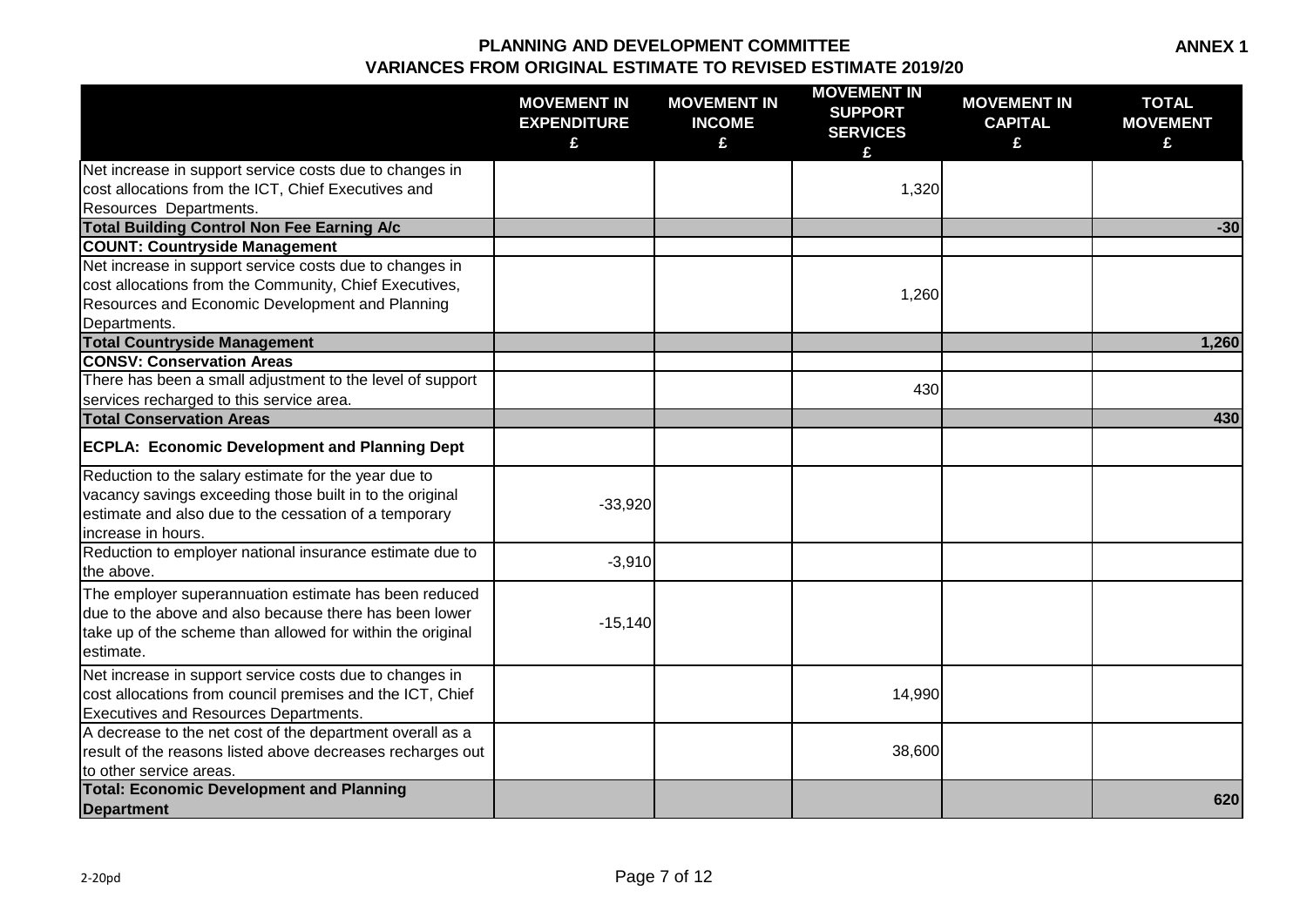|                                                                                                                                                                                                                                                                                                                   | <b>MOVEMENT IN</b><br><b>EXPENDITURE</b><br>£ | <b>MOVEMENT IN</b><br><b>INCOME</b><br>£ | <b>MOVEMENT IN</b><br><b>SUPPORT</b><br><b>SERVICES</b> | <b>MOVEMENT IN</b><br><b>CAPITAL</b><br>£ | <b>TOTAL</b><br><b>MOVEMENT</b><br>£ |
|-------------------------------------------------------------------------------------------------------------------------------------------------------------------------------------------------------------------------------------------------------------------------------------------------------------------|-----------------------------------------------|------------------------------------------|---------------------------------------------------------|-------------------------------------------|--------------------------------------|
| LDEVE: Housing and Economic Development DPD                                                                                                                                                                                                                                                                       |                                               |                                          |                                                         |                                           |                                      |
| Cost of Inspector fees for the Local Development Plan<br>Examination in Public (£73,510) offset by savings on<br>printing and stationery costs (-£10,000).                                                                                                                                                        | 63,510                                        |                                          |                                                         |                                           |                                      |
| Actual postage costs in respect of the Housing and<br>Economic Development Development Plan Document<br>(HED DPD) were higher than estimated.                                                                                                                                                                     | 670                                           |                                          |                                                         |                                           |                                      |
| <b>Total: Local Development Plan</b><br><b>PENDU: Pendle Hill User Group</b>                                                                                                                                                                                                                                      |                                               |                                          |                                                         |                                           | 64,180                               |
| Funds held in reserve on behalf of the Pendle Hill Advisory<br>Group and authorised as a contribution towards the Pendle<br>Hill Landscape Partnership which are expected to be spent<br>before the end of the 2019/20 financial year. This spend is<br>fully funded from monies set aside in Earmarked Reserves. | 42,240                                        |                                          |                                                         |                                           |                                      |
| <b>Total Pendle Hill User Group</b>                                                                                                                                                                                                                                                                               |                                               |                                          |                                                         |                                           | 42,240                               |
| <b>PLANG: Planning Control &amp; Enforcement</b>                                                                                                                                                                                                                                                                  |                                               |                                          |                                                         |                                           |                                      |
| Revenue implications of the planning portal capital scheme<br>are not now expected to fall in the 2019/20 financial year.<br>£2,340 of this was vired to fund increased costs relating to<br>archaeological advice (see PLSUB).                                                                                   | $-4,000$                                      |                                          |                                                         |                                           |                                      |
| The value of planning fee refunds was lower than average<br>at the date of review which has reduced the estimate in this<br>area.                                                                                                                                                                                 | $-1,000$                                      |                                          |                                                         |                                           |                                      |
| Spend on consultants in respect of planning appeals year<br>to date is higher than that estimated. Expenditure over the<br>original estimate is generally funded from the planning<br>earmarked reserve.                                                                                                          | 37,730                                        |                                          |                                                         |                                           |                                      |
| Expenditure on statutory notices at the date of review was<br>higher than average which has increased the revised<br>estimate for 2019/20.                                                                                                                                                                        | 4,080                                         |                                          |                                                         |                                           |                                      |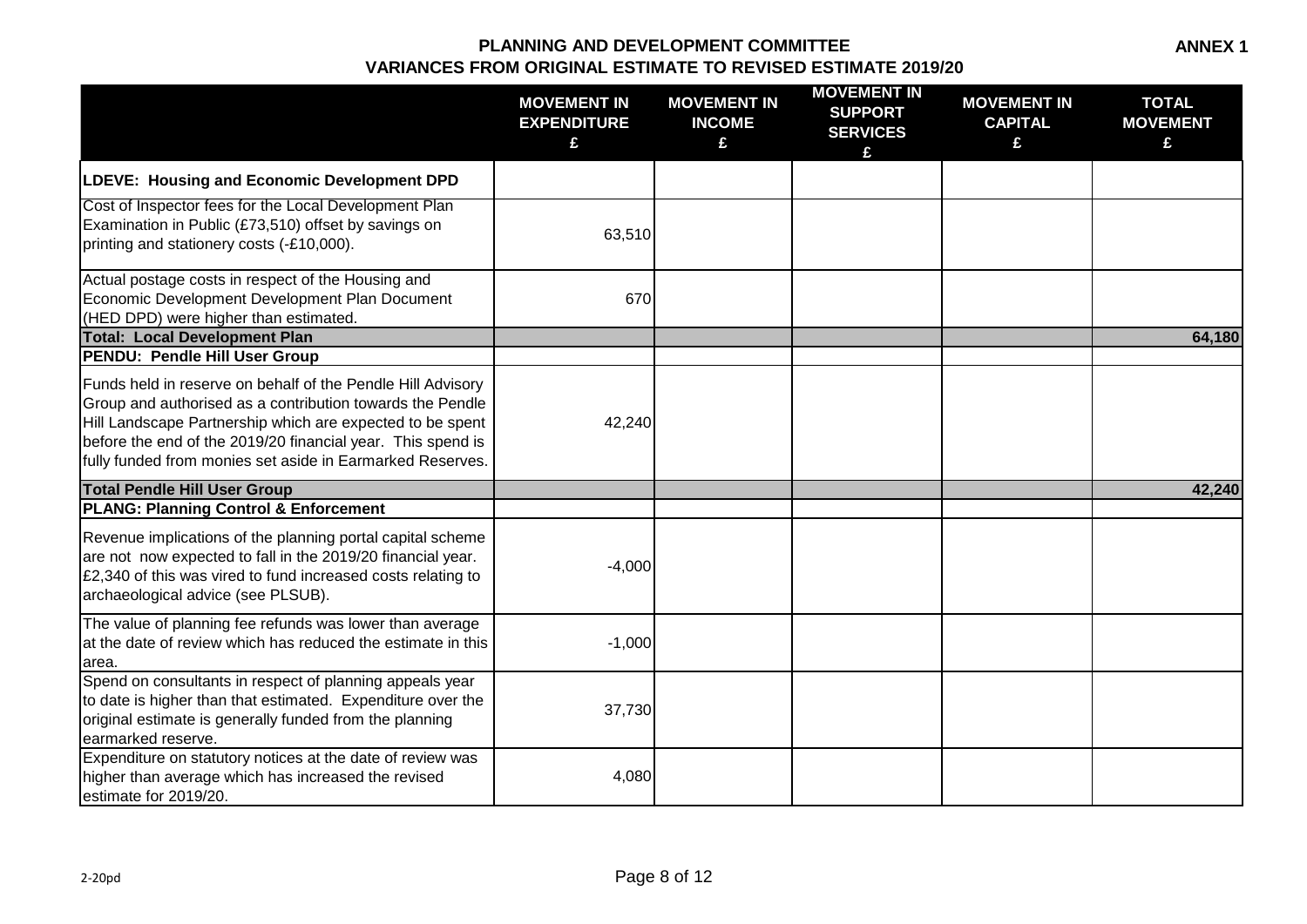|                                                                                                                                                                                                                                                                                                                                               | <b>MOVEMENT IN</b><br><b>EXPENDITURE</b><br>£ | <b>MOVEMENT IN</b><br><b>INCOME</b><br>£ | <b>MOVEMENT IN</b><br><b>SUPPORT</b><br><b>SERVICES</b><br>£ | <b>MOVEMENT IN</b><br><b>CAPITAL</b><br>£ | <b>TOTAL</b><br><b>MOVEMENT</b><br>£ |
|-----------------------------------------------------------------------------------------------------------------------------------------------------------------------------------------------------------------------------------------------------------------------------------------------------------------------------------------------|-----------------------------------------------|------------------------------------------|--------------------------------------------------------------|-------------------------------------------|--------------------------------------|
| The budget for Local Plan ad-hoc expenditure has been<br>moved to Planning Policy (PLANP).                                                                                                                                                                                                                                                    | $-2,630$                                      |                                          |                                                              |                                           |                                      |
| Removal of budget originally used to subscribe to ordnance<br>survey data in order to access aerial photography layer.<br>The budget is no longer required following access to a free<br>alternative under the Public Sector Mapping Agreement.                                                                                               | $-3,160$                                      |                                          |                                                              |                                           |                                      |
| Net decrease in support service costs due to changes in<br>cost allocations from the Economic Development and<br>Planning, Community, Chief Executives and Resources<br>Departments.                                                                                                                                                          |                                               |                                          | $-22,060$                                                    |                                           |                                      |
| Decrease in annual depreciation charge in respect of the<br>delayed implementation of the planning system upgrade<br>capital scheme.                                                                                                                                                                                                          |                                               |                                          |                                                              | $-5,280$                                  |                                      |
| The planning fee income estimate is based on a 3-year<br>average. Following analysis of the 2016/17-2018/19<br>financial years the budget has been reduced at revised<br>estimate.                                                                                                                                                            |                                               | 12,650                                   |                                                              |                                           |                                      |
| Income from pre-application advice fees was falling below<br>target at the date of the review reducing the likely outturn<br>estimate for this year. The reduced income has been<br>offset by vacancy savings in the current year which have<br>arisen following a prolonged vacancy in the role of the Pre-<br>Planning Advice officer post. |                                               | 10,780                                   |                                                              |                                           |                                      |
| <b>Total Planning Control &amp; Enforcement</b><br><b>PLANP: Planning Policy</b>                                                                                                                                                                                                                                                              |                                               |                                          |                                                              |                                           | 27,110                               |
| The budget for Local Plan ad-hoc expenditures has been<br>moved in from Planning Control & Enforcement (PLANG).                                                                                                                                                                                                                               | 2,630                                         |                                          |                                                              |                                           |                                      |
| Net decrease in support service costs due to changes in<br>cost allocations from the Economic Development and<br>Planning, Chief Executives and Resources Departments.                                                                                                                                                                        |                                               |                                          | $-8,680$                                                     |                                           |                                      |
| <b>Total Planning Policy</b>                                                                                                                                                                                                                                                                                                                  |                                               |                                          |                                                              |                                           | $-6,050$                             |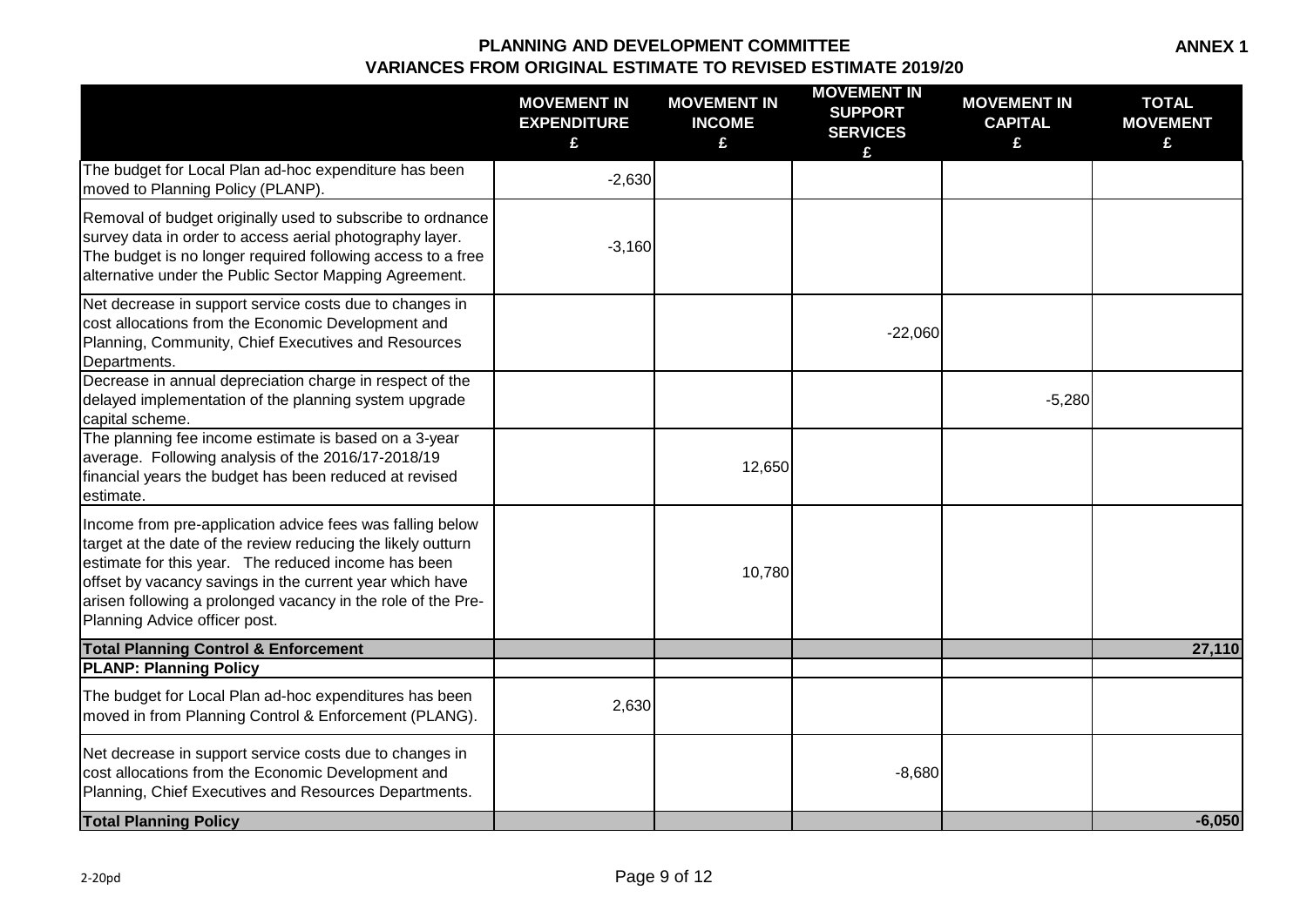|                                                                                                                                                                                                                                                                                                                                                    | <b>MOVEMENT IN</b><br><b>EXPENDITURE</b><br>£ | <b>MOVEMENT IN</b><br><b>INCOME</b><br>£ | <b>MOVEMENT IN</b><br><b>SUPPORT</b><br><b>SERVICES</b><br>£ | <b>MOVEMENT IN</b><br><b>CAPITAL</b><br>£ | <b>TOTAL</b><br><b>MOVEMENT</b><br>£ |
|----------------------------------------------------------------------------------------------------------------------------------------------------------------------------------------------------------------------------------------------------------------------------------------------------------------------------------------------------|-----------------------------------------------|------------------------------------------|--------------------------------------------------------------|-------------------------------------------|--------------------------------------|
| <b>PLSUB: Subscriptions</b>                                                                                                                                                                                                                                                                                                                        |                                               |                                          |                                                              |                                           |                                      |
| The Lancashire Archaeological Advisory Service which<br>provided advice to the planning section closed at the end of<br>the 2018/19 financial year. An alternative provider has<br>been sourced, but this has brought about an increase in<br>costs for the 2019/20 year which have been met from a<br>virement from the planning software budget. | 2,340                                         |                                          |                                                              |                                           |                                      |
| <b>Total Planning Control &amp; Enforcement</b>                                                                                                                                                                                                                                                                                                    |                                               |                                          |                                                              |                                           | 2,340                                |
| Other                                                                                                                                                                                                                                                                                                                                              | $-350$                                        | $-1,670$                                 | $-270$                                                       |                                           | $-2,290$                             |
| Sub-total                                                                                                                                                                                                                                                                                                                                          | 105,790                                       | 27,820                                   | 28,940                                                       | $-5,280$                                  | 157,270                              |
| <b>MOVEMENT IN EARMARKED RESERVES</b>                                                                                                                                                                                                                                                                                                              |                                               |                                          |                                                              |                                           |                                      |
| PLBAL/H336<br><b>Planning Reserve</b>                                                                                                                                                                                                                                                                                                              |                                               |                                          |                                                              |                                           |                                      |
| Spend on consultants in respect of planning appeals is<br>higher than that estimated. Expenditure over the original<br>estimate is generally funded from the planning earmarked<br>reserve.                                                                                                                                                        | $-37,730$                                     |                                          |                                                              |                                           | $-37,730$                            |
| Release of funds set aside within the planning reserve to<br>fund final expenditure on the Local Development Scheme.<br>£20k of this relates to inspector fees (P&F Nov 2019) and<br>E670 for postage costs above that originally estimated.                                                                                                       | $-20,670$                                     |                                          |                                                              |                                           | $-20,670$                            |
| Release from the planning reserve to fund expenditure on<br>consultation support required to undertake a strategic<br>housing and economic needs assessment in line with the<br>commitment set out in the Core Strategy (Emergency<br>Committee August 2019).                                                                                      | $-20,000$                                     |                                          |                                                              |                                           | $-20,000$                            |
| PLBAL/H234<br><b>Building Regulation Reserve</b>                                                                                                                                                                                                                                                                                                   |                                               |                                          |                                                              |                                           |                                      |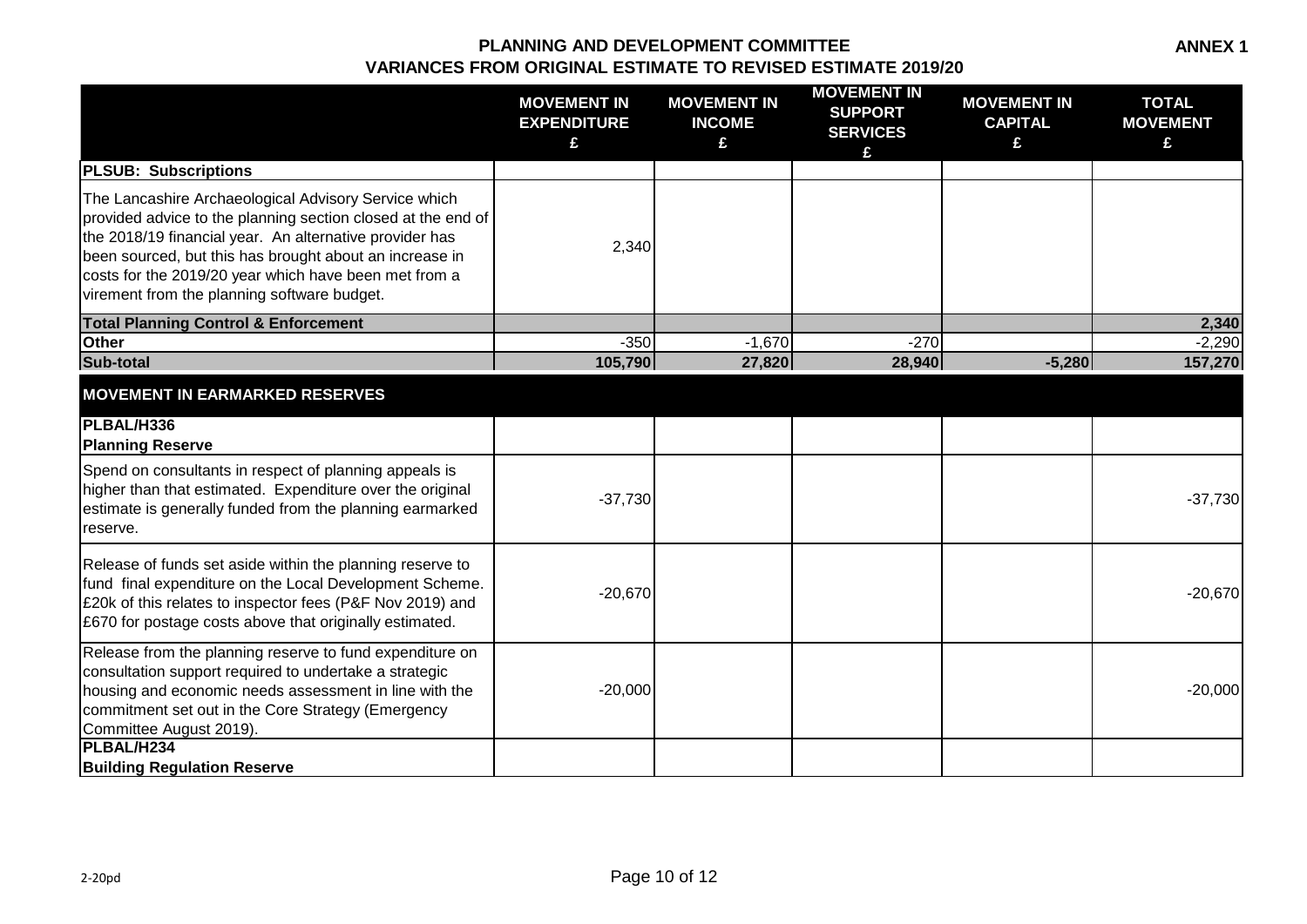**ANNEX 1**

|                                                                                                                                                                                                                                                                                                                                                            | <b>MOVEMENT IN</b><br><b>EXPENDITURE</b><br>£ | <b>MOVEMENT IN</b><br><b>INCOME</b><br>£ | <b>MOVEMENT IN</b><br><b>SUPPORT</b><br><b>SERVICES</b><br>£ | <b>MOVEMENT IN</b><br><b>CAPITAL</b><br>£ | <b>TOTAL</b><br><b>MOVEMENT</b><br>£ |
|------------------------------------------------------------------------------------------------------------------------------------------------------------------------------------------------------------------------------------------------------------------------------------------------------------------------------------------------------------|-----------------------------------------------|------------------------------------------|--------------------------------------------------------------|-------------------------------------------|--------------------------------------|
| Under charging regulations any surplus/ deficit from<br>building control fee charging activities is held in a separate<br>earmarked reserve. Revisions to estimates for 2019/20<br>(see BCFEE for main variations) have therefore impacted<br>on the anticipated movements in reserve.                                                                     | $-18,460$                                     | $-4,760$                                 | $-3,010$                                                     |                                           | $-26,230$                            |
| <b>IPLBAL/H273</b><br>lPendle Hill User Reserve                                                                                                                                                                                                                                                                                                            |                                               |                                          |                                                              |                                           |                                      |
| The Pendle Hill User reserve was established to set aside<br>donations received that are to be spent on Pendle Hill<br>maintenance/ upkeep. The anticipated release from the<br>reserve in this financial year is following authorisation from<br>the Pendle Hill User group to contribute funds towards the<br>Pendle Hill Landscape Partnership project. | $-22,240$                                     |                                          |                                                              |                                           | $-22,240$                            |
| PLBAL/H296                                                                                                                                                                                                                                                                                                                                                 |                                               |                                          |                                                              |                                           |                                      |
| Pendle Hill Landscape Partnership Reserve<br>This reserve was established in 2018/19 following receipt of<br>a further £20k of funds to be earmarked for expenditure on<br>the Pendle Hill Landscape Partnership project. It is<br>anticipated that the funds will be fully expended in the<br>current financial year.                                     | $-20,000$                                     |                                          |                                                              |                                           | $-20,000$                            |
| <b>Total Movement in Earmarked Reserves</b>                                                                                                                                                                                                                                                                                                                | $-139,100$                                    | $-4,760$                                 | $-3,010$                                                     | $\Omega$                                  | $-146,870$                           |
| <b>Total Movement</b>                                                                                                                                                                                                                                                                                                                                      | $-33,310$                                     | 23,060                                   | 25,930                                                       | $-5,280$                                  | 10,400                               |